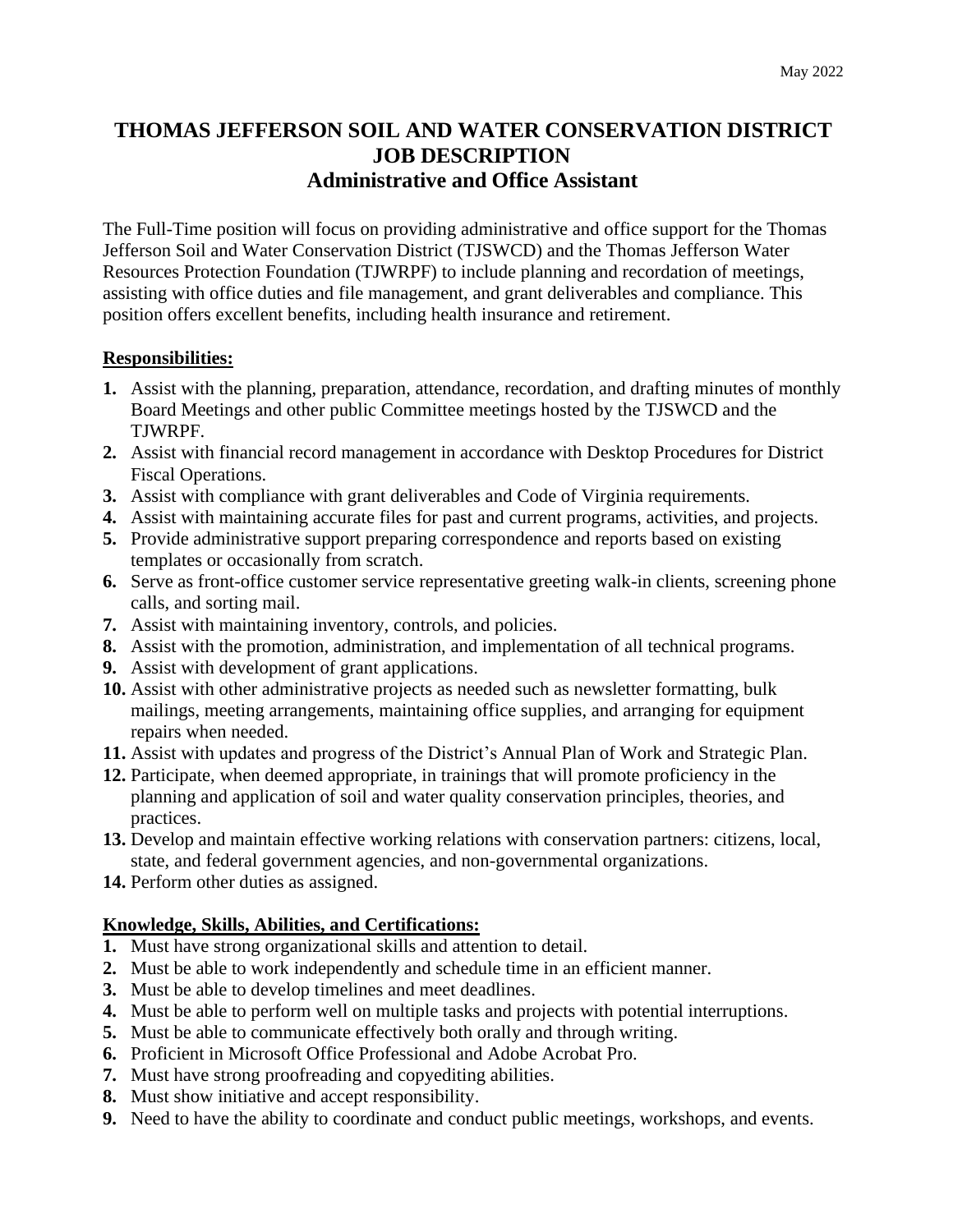**10.** Must be able to interpret records management and financial program policies and guidelines.

#### **Desired Skillset:**

- **1.** Experience with and/or knowledge of conservation districts, agriculture, or environmental issues.
- **2.** Photography and graphic design experience.
- **3.** Social media management experience.
- **4.** Proficient with QuickBooks Pro software.
- **5.** Familiarity with website management and WordPress.
- **6.** Functional knowledge of Spanish a plus.

## **Personal Characteristics:**

- Approachability Is easy to approach and talk to; spends extra effort to put people at ease; can be warm, pleasant, and gracious; is sensitive to and patient with interpersonal anxieties of others; builds rapport well; is a good listener.
- Interpersonal Skills Relates well to all kinds of people, inside and outside the organization; builds appropriate rapport; listens; builds constructive and effective relationships; uses diplomacy and tact; truly values people; can diffuse even high- tension situations comfortably.
- Planning Skills Accurately scopes out length and difficulty of tasks and projects; sets objectives and goals; breaks down work tasks into steps; develops schedules and task/people assignments; anticipates and adjusts for problems and roadblocks; measures performance against goals; evaluates results.
- Perseverance Pursues everything with energy, drive, and a need to finish; seldom gives up before finishing.
- Problem Solving Uses rigorous logic and methods to solve difficult problems with effective solutions; probes all fruitful sources for answers; can see hidden problems; conducts honest analysis; looks beyond the obvious and doesn't stop at the first answers.
- Action Oriented Enjoys working hard; is full of energy for the things he/she sees as challenging; not fearful of acting with a minimum of planning; seizes more opportunities when appropriate.
- Results Oriented and Accountable Can be counted on to exceed goals; is constantly and consistently one of the top performers; steadfastly motivates self and others to obtain results.
- Written Communication Is able to write clearly and succinctly in a variety of communication settings and styles; can get messages across that have the desired effect.
- Discretion and Sound Judgement Is able to deal with sensitive issues and information in a professional and, as required, confidential manner.
- Team Oriented Works effectively with others; actively contributes to the achievement of group and organizational goals; accepts shared responsibility and ownership of projects.
- Integrity Is widely trusted and seen as direct, truthful individual; keeps confidences; admits mistakes and uses them as a learning opportunity; doesn't misrepresent her/himself for personal gain.
- Practicality Balances creativity with the ability to accomplish practical application of creativity to real world situations.